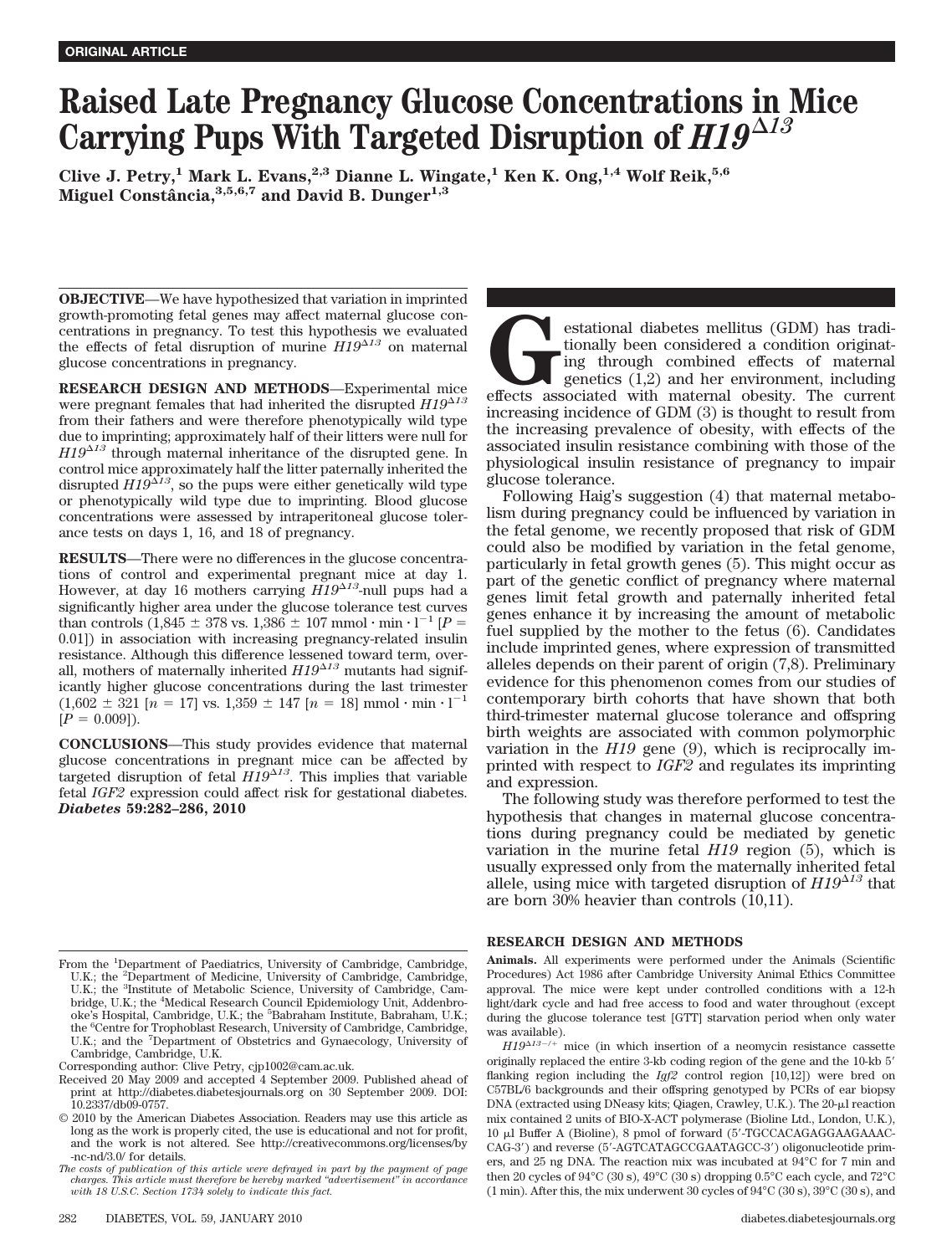

**FIG. 1. Schematic of the matings in the** *H19<sup>13</sup>* **knockout study. Male mice are represented by squares and female mice by circles. Wild-type mice are represented by solid black shapes and heterozygote knockout mice by half-solid black shapes and half-striped shapes (the stripes are on the left-hand side if the disrupted allele was inherited from the father and on the right-hand side if it was inherited from the mother). Penetrance of the disrupted allele is estimated to be 50% in each case, and half of the offspring are assumed to be males. All the experimental mothers, although they were heterozygous** *H19<sup>13</sup>* **knockouts, were phenotypically wild type due to having inherited the disrupted allele from their fathers and imprinting.**

72°C (1 min) and a final incubation at 72°C (10 min). Knockout mice produced a 895-bp band when separated electrophoretically on a 1% (wt/vol) agarose gel. Presence of the wild-type *H19* gene was tested using similar reaction conditions but a different reverse primer (5-TTCAGTCACTTCCCTCAGCCTC-3) and increasing the annealing temperatures by 10°C throughout to produce a 494-bp band.

The aim of our breeding program was to produce experimental dams, in which approximately half of their litter was  $H19^{\Delta 13}$  null due to inheriting the disrupted gene from their mothers, and control dams, in which approximately half of their genetically matched litter inherited the disrupted  $H19^{\Delta 13}$  from their fathers and were therefore phenotypically wild type due to imprinting. To achieve this, experimental females were genotypically heterozygous knockout mice  $(H19^{\Delta 13+/-})$  that were phenotypically wild type due to paternal inheritance of the disrupted gene and were mated to wild-type C57BL/6 male mice (Charles River Ltd., Margate, U.K.) (Fig. 1). Controls were wild-type C57BL/6 females mated to genotypically heterozygous  $H19^{\Delta13+}$ males. Due to imprinting, the genotype, but not the gene expression distribution among the pups, was therefore the same for both groups. Pregnancy was assumed at the expulsion of a vaginal plug (day 0), although for the studies on days 16 and 18 of pregnancy only those animals who gained weight suggestive of pregnancy were assessed.

**Glucose tolerance tests.** For each day, 8–10 different experimental and control mice had their glucose concentrations assessed on day 1, 16, or 18 of pregnancy (day 1 was used as baseline; the other days were used because in previous experiments using an alternative mouse model in which placental *Igf2* expression was manipulated, there were differences in effects on placental nutrient transport among these days [13]). The animals were starved for 15 h and were then tail bled to produce samples for the measurement of blood glucose and other analytes. The mice were then injected intraperitoneally with 1 g/kg body wt glucose (administered as a 10% [wt/vol] solution). Further blood glucose measurements were then taken 15, 30, 60, 120, and 180 min later.

**Blood glucose, serum insulin, and Igf-ii concentrations.** Blood glucose was measured using a  $201 +$  glucose meter (Hemocue Ltd., Sheffield, U.K.). Fasting serum Igf-ii (following standard acid-ethanol extraction and neutralization; RayBiotech Mouse Igf-ii ELISA; Innovate Biotechnology, London, U.K.) and insulin (Linco Rat & Mouse Insulin ELISA; Millipore, London, U.K.) concentrations were measured by enzyme-linked immunosorbent assay (ELISA) according to the manufacturer's instructions. Fasting insulin sensitivity was assessed indirectly by homeostasis model assessment (HOMA) (http://www.dtu.ox.ac.uk/index.php?maindoc=/homa/index.php). Although its underlying principles are invalid in rodents (14), the values produced by this model do correlate with hyperinsulinemic-euglycemic clamp measures of insulin sensitivity in mice (15) without the need for prior surgery or general anesthesia.

**Statistical analysis.** Glucose concentrations were assessed as areas under the (0–180 min) glucose curves (AUCs), calculated using the trapezoid rule. When comparing normally distributed data from two groups on a particular day of pregnancy, Student *t* tests were used (having performed the Levine test for equality of variances); otherwise, comparison was by Mann-Whitney *U* test. Where overall comparisons were made using all 3 days of pregnancy in the same model, two-way ANOVA was used with the experimental group and day of pregnancy as the fixed variable and glucose AUC as the dependent variable. All statistical analysis was performed using SPSS, version 14.0 (SPSS, Chicago). Data are presented as mean  $\pm$  SD for the GTT data and median (interquartile range) for everything else.  $P < 0.05$  was considered statistically significant.

## **RESULTS**

On day 1 of pregnancy there was no detectable difference in glucose AUCs during the GTT between experimental and control groups:  $1,478 \pm 197$   $(n = 10)$  vs.  $1,708 \pm 318$  $(n = 10)$  mmol  $\cdot$  min  $\cdot$  1 ( $P = 0.07$ ). There were also no detectable differences in fasting serum insulin or Igf-ii concentrations or in insulin sensitivity (Table 1).

On day 16 of pregnancy, when  $H19^{\Delta 13^{-}/+}$  pups weighed on average 118% that of wild-type pups (supplementary Table 1 in the online appendix, which is available at http://diabetes.diabetesjournals.org/cgi/content/full/db09- 0757/DC1), all mice were more insulin resistant than on day 1 (insulin sensitivity dropping as the day of pregnancy increased  $[P = 0.002]$ ). Experimental dams had significantly higher glucose AUCs than controls  $(P =$ 0.01, Fig. 2) despite having no detectable differences in fasting insulin or Igf-ii concentrations or insulin sensitivity (Table 1).

At day 18, when  $H19^{\Delta 13-/+}$  pups weighed on average 123% that of wild-type pups (supplementary Table 1), mice carrying litters containing  $H19^{\Delta 13-/+}$  mice still had higher mean glucose AUCs, but the difference was not statistically significant ( $P = 0.2$ , Fig. 3). There was no difference in either day 18 fasting insulin or Igf-ii concentrations or in insulin sensitivity (Table 1). Combining data from across the third trimester, the experimental mice still had signif-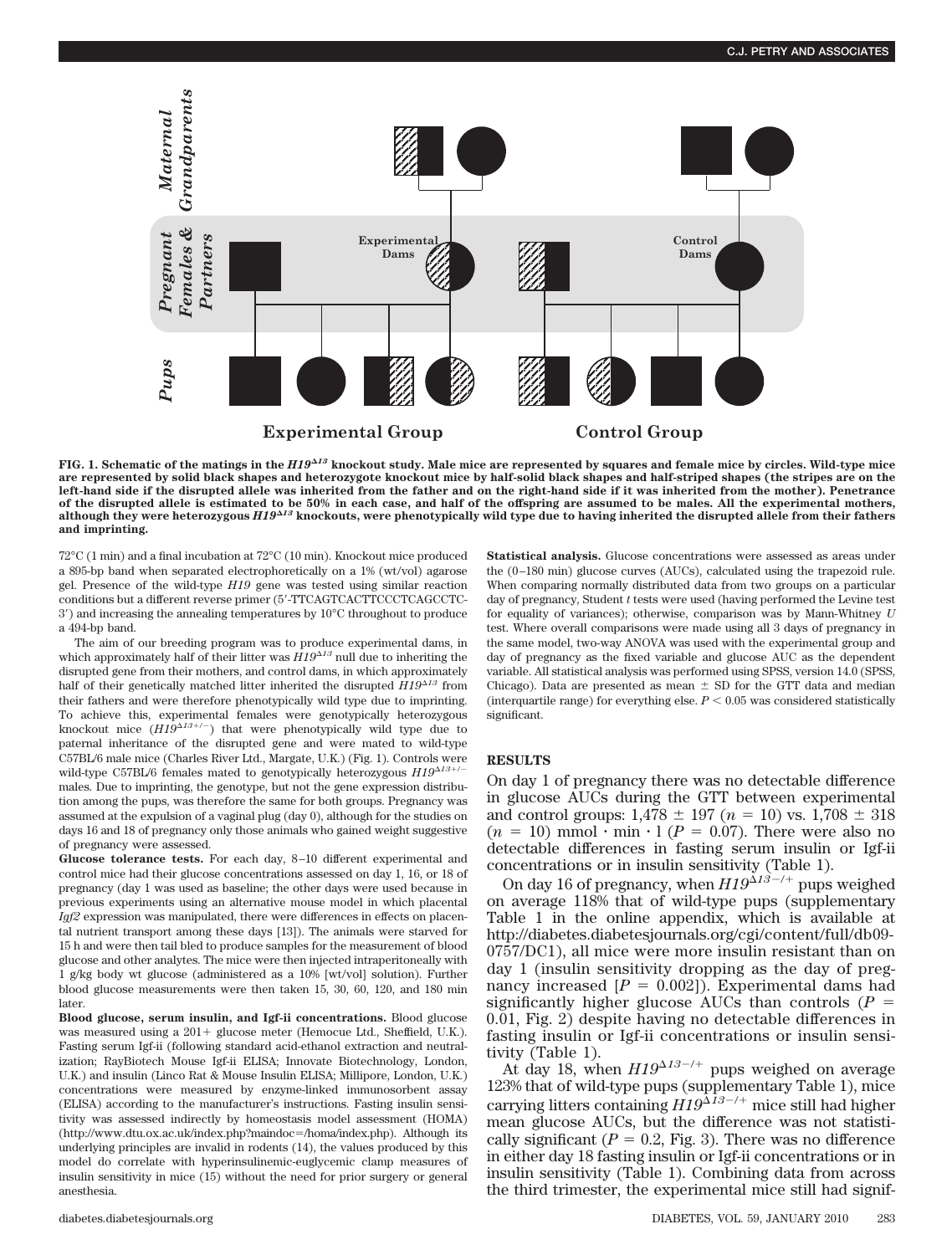#### TABLE 1

Fasting plasma insulin and Igf-ii concentrations, with fasting insulin sensitivities on days 1, 16, and 18 of pregnancy in mice carrying litters containing  $H19^{\Delta 13 - / +}$  knockout pups

|                               | Experimental          |                     |                  |
|-------------------------------|-----------------------|---------------------|------------------|
|                               | mice                  | Controls            | $\boldsymbol{P}$ |
| Day 1                         | $(n = 10)$            | $(n = 10)$          |                  |
| Insulin (pmol/l)              | $46(35-74)$           | $35(35-61)$         | 0.4              |
| Igf-ii $(ng/ml)$              | All $<$ 6             | All $<$ 6           | 1.0              |
| Insulin sensitivity (HOMA %S) | $113.9(64.3 - 147.8)$ | $140.0(78.6-145.1)$ | 0.8              |
| Day $16$                      | $(n = 8)$             | $(n = 9)$           |                  |
| Insulin (pmol/l)              | $137(92 - 237)$       | $112(52-154)$       | 0.3              |
| Igf-ii $(ng/ml)$              | All $<$ 6             | All $6$             | 1.0              |
| Insulin sensitivity (HOMA %S) | $40(23-61)$           | $50(40-119)$        | 0.2              |
| Day 18                        | $(n = 9)$             | $(n = 9)$           |                  |
| Insulin (pmol/l)              | $111(63-279)$         | $141(83-1,472)$     | 0.7              |
| Igf-ii $(ng/ml)$              | All $<$ 6             | All $<$ 6           | 1.0              |
| Insulin sensitivity (HOMA %S) | $52(21-102)$          | $40(6-65)$          | 0.8              |

Data are median (interquartile range).

icantly higher glucose AUCs than the controls:  $1,602 \pm 321$  $(n = 17)$  vs. 1,359  $\pm$  147 ( $n = 18$ ) mmol  $\cdot$  min  $\cdot$  1<sup>-1</sup> ( $P =$ 0.009).

There were no differences in the number of pups carried by experimental and control mice (data not shown). Nor was the number of pups carried correlated with any measure of glucose concentrations in either of the groups. No difference was made to the results of analyzing the area under the GTT curves when adjusting for the numbers of pups being carried (data not shown). When comparing glucose AUCs on all the different days in the same statistical model, there were significant effects of both the day of pregnancy  $(P = 0.02)$  and the interaction between the day of pregnancy and the group  $(P = 0.001)$ . Also, a lowering of glucose AUCs between days 16 and 18 of pregnancy was observed that was independent of group  $(P = 0.014;$  supplementary Table 2).

## **DISCUSSION**

This study provides direct evidence that changes in murine maternal glucose concentrations during pregnancy can be mediated by alteration in a fetal growth gene, in this case  $H19^{\Delta 13}$ . Previously, there has been only indirect evidence from humans to support this proposal (5), partially due to the difficulty in differentiating effects of fetal genes on maternal metabolism from effects of maternal genes. Evidence implicating variation in fetal *IGF2* expression comes from the observed trend for an increased risk of developing GDM in mothers carrying offspring with Beckwith-Wiedemann syndrome (16). Additional indirect evidence for the fetal genome modifying the risk for maternal GDM comes from studies showing an increased risk in women carrying males rather than smaller females (17), and in multiple pregnancies (18).

Our studies provide further support for this hypothesis. On day 1 of pregnancy there was no change in glucose concentrations in mice carrying  $H19^{\Delta 13^{-}/+}$  pups. However by day 16 significant increases in maternal glucose concentrations were observed in dams carrying  $H19^{\Delta 13 -/+}$ pups despite overall similar decreases in HOMA-derived insulin sensitivity in both groups. These raised glucose concentrations could have resulted from reduced firstphase insulin secretion and/or insulin-stimulated glucose uptakes, neither of which would have influenced HOMA measurements.

Our mice also displayed a generalized lowering of glucose concentrations between days 16 and 18, as has recently been observed in another mouse model (19). This may have limited our power to detect continuing differences between groups, as there was no effect of fetal  $H19^{\Delta 13^{-7+}}$  on maternal glucose concentrations evident on day 18 of pregnancy. Whereas in humans it is known that



**FIG. 2. Intraperitoneal GTT curves of pregnant mice carrying litters containing** *H1913*-**/ knockout pups on day 16 of pregnancy and total AUC bar charts. Each time point in the GTT is presented as a mean SEM, with the total AUCs as mean (95% CI).**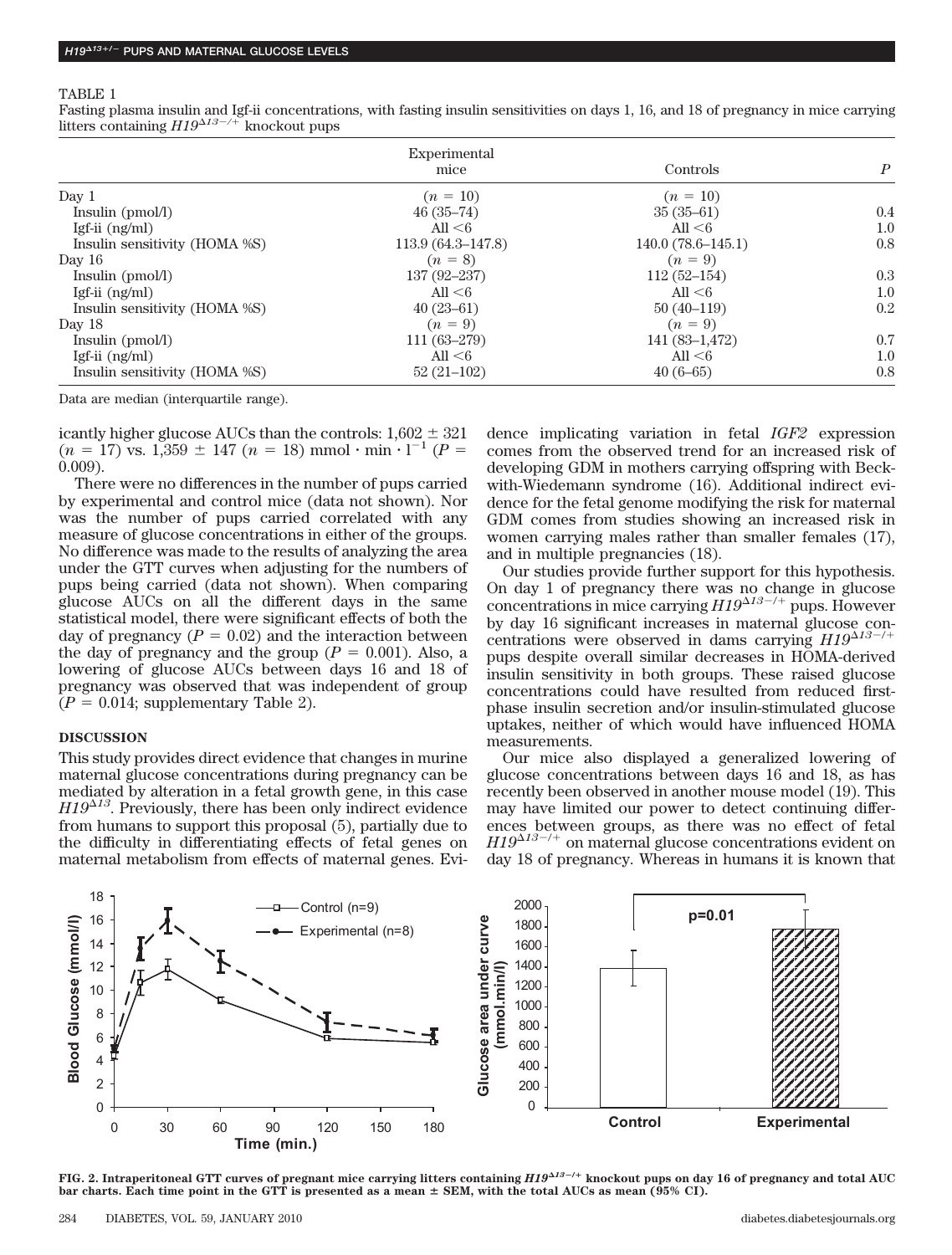

**FIG. 3. Intraperitoneal GTT curves of pregnant mice carrying litters containing** *H1913*/ **knockout pups on day 18 of pregnancy and total AUC bar charts. Each time point in the GTT is presented as a mean SEM, with the total AUCs as mean (95% CI).**

glucose tolerance generally deteriorates as pregnancy progresses (20), data relating to the very last weeks of pregnancy corresponding to day 18 in the mouse are less certain. Women with preexisting type 1 diabetes have a fall in insulin requirements in the last 2 weeks of pregnancy (21), suggesting a possible improvement in insulin sensitivity. If effects on maternal glucose metabolism in our mice were mediated by placental hormones (5), the generalized fall in maternal glucose concentrations at the end of pregnancy may therefore have resulted from a prepartum decrease in placental metabolic activity similar to that which has been observed in other model systems (22).

*H19<sup>13</sup>* disruption affects *Igf2* imprinting and expression, and fetal growth in mice (10,11). We hypothesize that our results therefore relate to increased placental and fetal *Igf2* expression. However we cannot rule out a role for the disruption of *H19* per se or changes in *91H* (antisense *H19*) RNA expression (23). We propose that the increased placental *Igf2* expression, rather than causing changes in maternal Igf-ii concentrations that were not detectably raised in our mice, affects the expression and release of metabolically active placental hormones into the maternal circulation that worsens their glucose tolerance (5). Indirect support for this comes from the enhanced lowering of glucose concentrations we observed in  $H19^{\Delta 13 - / +}$  mice between days 16 and 18 of pregnancy, as at equivalent stages in human pregnancies at least, placental protein concentrations in the maternal circulation fall (24). One candidate hormone for this process is mouse placental lactogen II because its placental expression has been linked to that of  $Igf2$  (25), it regulates pancreatic  $\beta$ -cell expansion in pregnancy (26), and pregnant mice without functional prolactin receptors, for which it is a ligand, become glucose intolerant (19). These animal experimental data may be important in the understanding of the pathogenesis of human GDM. Previously, we found that in humans a common *H19* polymorphism is associated with variation in birth weight, maternal glucose concentrations, and cord blood IGF-II concentrations (9). In humans, there is a linear relationship between maternal glucose tolerance during pregnancy and birth weights, even in the absence of GDM (27). Our study would suggest that this may not be explained solely by maternal genetic and environmental factors determining glucose concentrations crossing the placenta and stimulating fetal insulin secretion with ensuing fetal weight gain. These relationships

could be affected by the fetal genome influencing maternal glucose concentrations by factors secreted by the placenta into the maternal circulation. In conclusion, this study provides the first direct evidence that a variation in a fetal gene affecting growth rates (10,11) may also alter maternal glucose concentrations during pregnancy, in association with increasing pregnancy-related insulin resistance, raising the possibility that this process could contribute to the etiology of human GDM.

## **ACKNOWLEDGMENTS**

This study was supported by Medical Research Council funding (grant reference G0500733) and the Medical Research Council Centre for Obesity and Related Metabolic **Disorders** 

No potential conflicts of interest relevant to this article were reported.

We thank Alex Dittrich, Nicola Shelley, Stan Barkhuysen, Samudra Ranawaka, and Helen Steenson for excellent technical assistance.

# **REFERENCES**

- 1. Watanabe RM, Black MH, Xiang AH, Allayee H, Lawrence JM, Buchanan TA. Genetics of gestational diabetes mellitus and type 2 diabetes. Diabetes Care 2007(Suppl. 2);30:S134–S140
- 2. Shaat N, Groop L. Genetics of gestational diabetes mellitus. Curr Med Chem 2007;14:569–583
- 3. Getahun D, Nath C, Ananth CV, Chavez MR, Smulian JC. Gestational diabetes in the United States: temporal trends 1989 through 2004. Am J Obstet Gynecol 2008;198:525.e1–e5
- 4. Haig D. Placental hormones, genomic imprinting, and maternal-fetal communication. J Evol Biol 1996;9:357–380
- 5. Petry CJ, Ong KK, Dunger DB. Does the fetal genotype affect maternal physiology during pregnancy? Trends Molec Med 2007;13:414–421
- 6. Haig D. Genetic conflicts in human pregnancy. Q Rev Biol 1993;68:495–532 7. Haig D, Westoby M. Parent-specific gene expression and the triploid endosperm. Am Nat 1989;134:147–155
- 8. Reik W, Constância M, Fowden A, Anderson N, Dean W, Ferguson-Smith A, Tycko B, Sibley C. Regulation of supply and demand for maternal nutrients in mammals by imprinted genes. J Physiol 2003;547:35–44
- 9. Petry CJ, Ong KK, Barratt BJ, Wingate D, Cordell HJ, Ring SM, Pembrey ME, Reik W, Todd JA, Dunger DB. ALSPAC Study Team: common polymorphism in H19 associated with birth weight and cord blood IGF-II levels in humans. BMC Genetics 2005;6:22
- 10. Leighton PA, Ingram RS, Eggenschwiler J, Efstratiadis A, Tilghman SM. Disruption of imprinting caused by deletion of the H19 gene region in mice. Nature 1995;375:34–39
- 11. Chiao E, Fisher P, Crisponi L, Deiana M, Dragatsis I, Schlessinger D, Pilia G, Efstratiadis A. Overgrowth of a mouse model of the Simpson-Golabi-